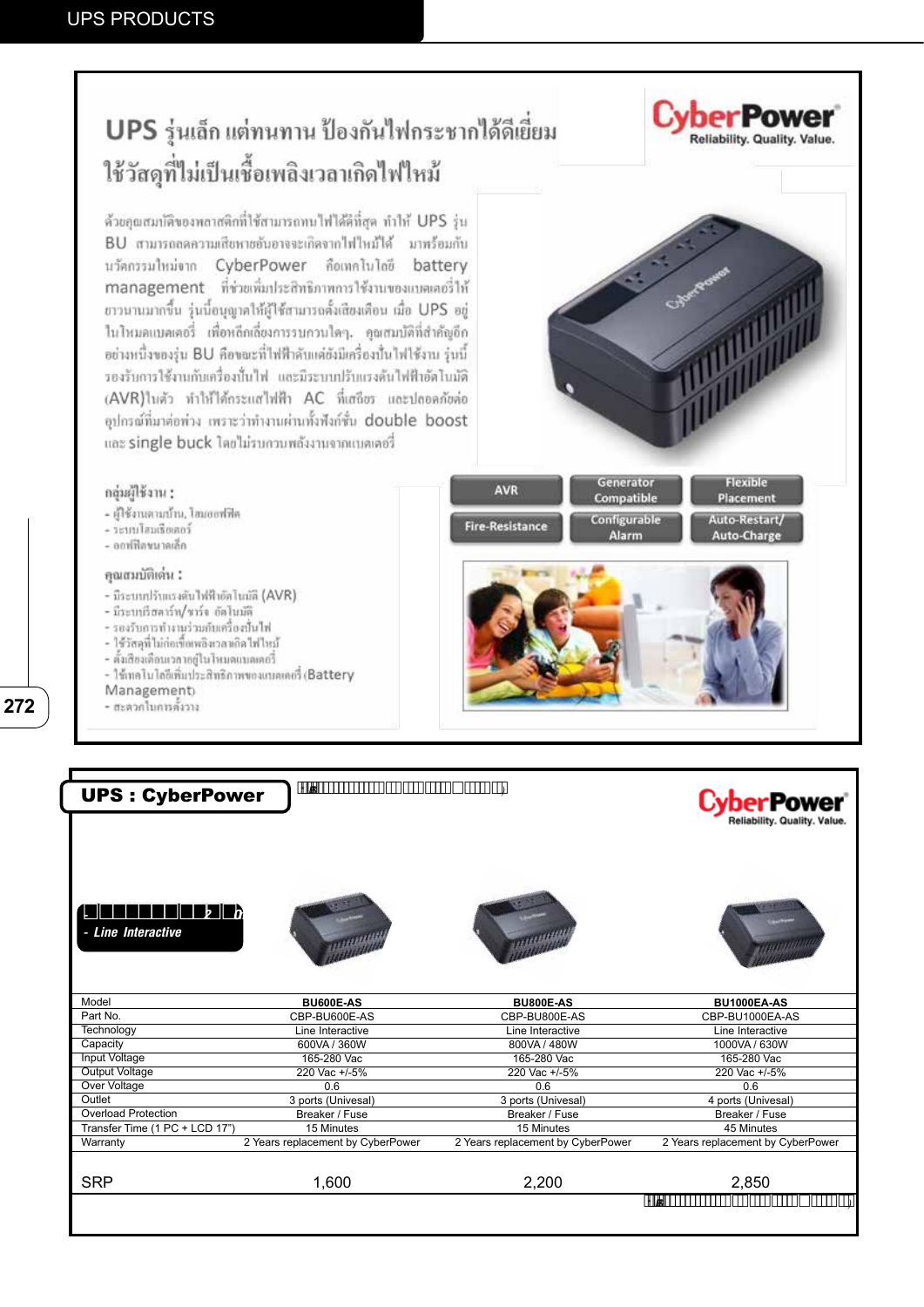|                                          | <b>APC Back UPS: Tower Model</b>             |                                               |                                               | Legendary Reliability                         |
|------------------------------------------|----------------------------------------------|-----------------------------------------------|-----------------------------------------------|-----------------------------------------------|
|                                          | 5<br>APC                                     | $\frac{1}{2}$                                 |                                               |                                               |
| Part number                              | BK500EI                                      | <b>BK650-AS</b>                               |                                               | BR500Cl-AS                                    |
| SIS P/N                                  | APC-BK500EI                                  | APC-BK650AS                                   |                                               | APC-BR500CIAS                                 |
| <b>Topology</b>                          | Offline (Standby)                            | Offline (Standby)                             |                                               | Line Interactive                              |
| Output power capacity                    | 500VA / 300W                                 | 650V / 400W                                   |                                               | 500VA / 300W                                  |
| <b>Input Connection</b>                  | IEC-320 C14                                  | IEC-320 C14                                   |                                               | IEC-320 C14                                   |
| <b>Output Connection</b>                 | "(3) IEC-320 C13<br>(Battery Backup)         | "(3) IEC-320 C13<br>(Battery Backup)          |                                               | (3) IEC-320 C13 (Battery<br>Backup)           |
|                                          | (1) IEC-320 C13                              | (1) IEC-320 C13                               |                                               |                                               |
|                                          | (Surge protection only)"                     | (Surge protection only)"                      |                                               |                                               |
| Warranty                                 | 2Y carry-in                                  | 2Y carry-in                                   |                                               | 2Y carry-in                                   |
| <b>Software</b>                          | PowerChute Personal Edition                  | PowerChute Personal Edition                   |                                               | Not support software                          |
| SRP (Inc.Vat)                            | 3,253                                        | 4,066                                         |                                               | 2,450                                         |
| Part number                              | BX625CI-MS                                   | BX700U-MS                                     | <b>BX950U-MS</b>                              | ۵<br>m<br><b>BX1400U-MS</b>                   |
| SIS P/N                                  | APC-BX625CI-MS                               | APC-BX700U-MS                                 | APC-BX950U-MS                                 | APC-BX1400U-MS                                |
| <b>Topology</b>                          | Line Interactive                             | Line Interactive                              | Line Interactive                              | Line Interactive                              |
| Output power capacity                    | 625VA / 325W                                 | 700VA / 390W                                  | 950VA / 480W                                  | 1400VA / 700W                                 |
| <b>Input Connection</b>                  | IEC-320 C14                                  | IEC-320 C14                                   | IEC-320 C14                                   | IEC-320 C14                                   |
| <b>Output Connection</b>                 | (3) Universal Receptacle                     | "(2) Universal Receptacle<br>(1) IEC-320 C13" | "(4) Universal Receptacle<br>(2) IEC-320 C13" | "(4) Universal Receptacle<br>(2) IEC-320 C13" |
| <b>Warranty</b>                          | 2Y carry-in                                  | 2Y carry-in                                   | 2Y carry-in                                   | 2Y carry-in                                   |
| <b>Software</b>                          | Not support software                         | PowerChute Personal Edition                   | PowerChute Personal Edition                   | PowerChute Personal Edition                   |
|                                          |                                              |                                               |                                               |                                               |
| SRP (Inc.Vat)                            | 2,161                                        | 3,916                                         | 5,061                                         | 6,516                                         |
|                                          |                                              |                                               |                                               |                                               |
| Part number                              | BR550GI                                      | BR900GI                                       |                                               | <b>BR1500GI</b>                               |
| SIS P/N                                  | KIT-BR550GI                                  | KIT-BR900GI                                   |                                               | KIT-BR1500GI                                  |
| <b>Topology</b><br>Output power capacity | Line Interactive<br>550VA / 330W             | Line Interactive<br>900VA / 540W              |                                               | Line Interactive<br>1500VA / 865W             |
| <b>Input Connection</b>                  | IEC-320 C14                                  | IEC-320 C14                                   |                                               | IEC-320 C14                                   |
| <b>Output Connection</b>                 | "(3) IEC-320 C13                             | "(4) IEC-320 C13                              |                                               | "(5) IEC-320 C13                              |
|                                          | (Battery Backup)                             | (Battery Backup)                              |                                               | (Battery Backup)                              |
|                                          | (3) IEC-320 C13                              | (4) IEC-320 C13                               |                                               | (5) IEC-320 C13                               |
| Warranty                                 | (Surge protection only)"                     | (Surge protection only)"                      |                                               | (Surge protection only)"                      |
| <b>Software</b>                          | 2+1Y carry-in<br>PowerChute Personal Edition | 2+1Y carry-in<br>PowerChute Personal Edition  |                                               | 2+1Y carry-in<br>PowerChute Personal Edition  |
|                                          |                                              |                                               |                                               |                                               |
|                                          |                                              |                                               |                                               |                                               |
| $SRP$ (Inc. Vat)                         | 5,232                                        | 6,902                                         |                                               | 14,381                                        |

UPS PRODUCTS **273 273**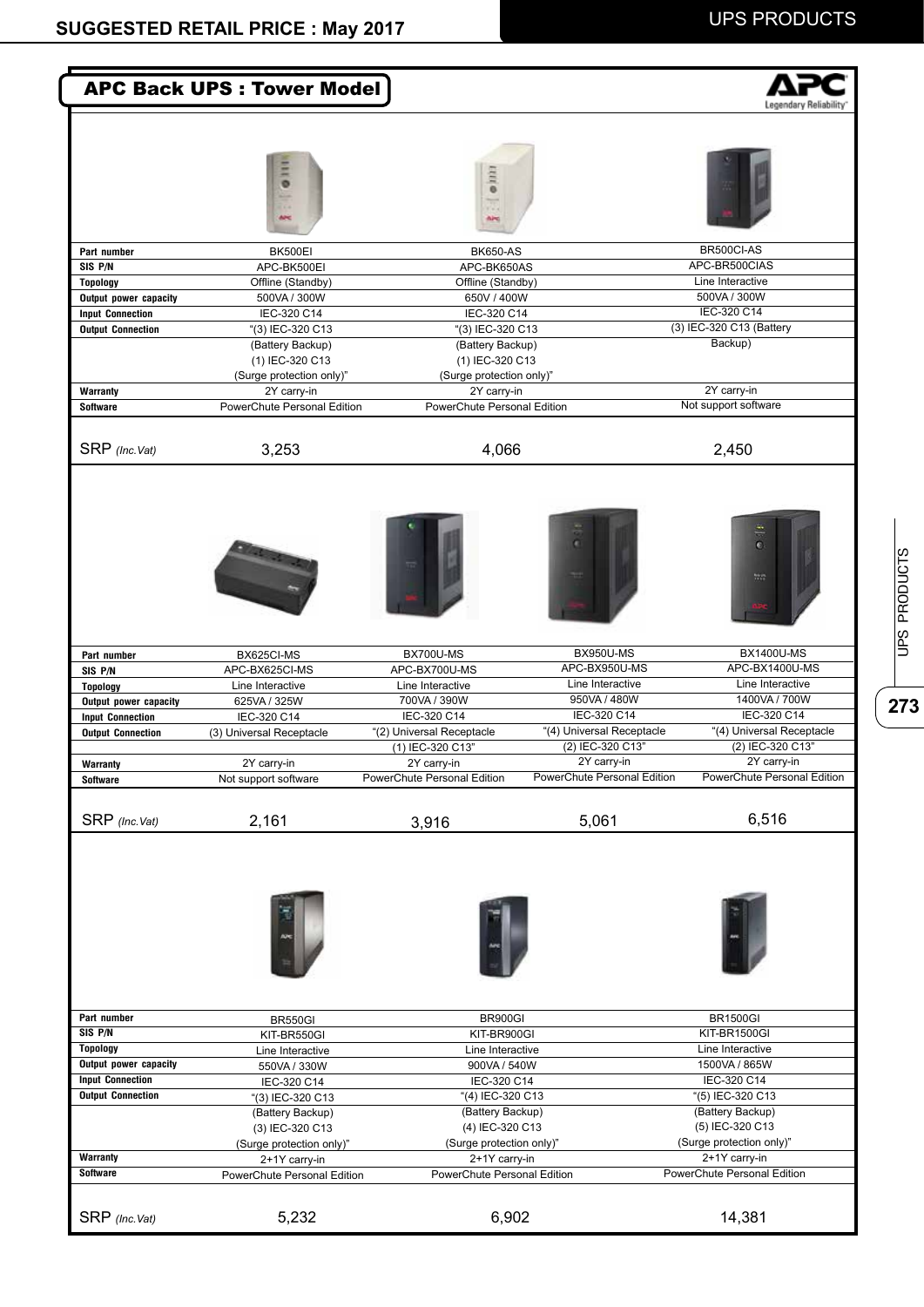

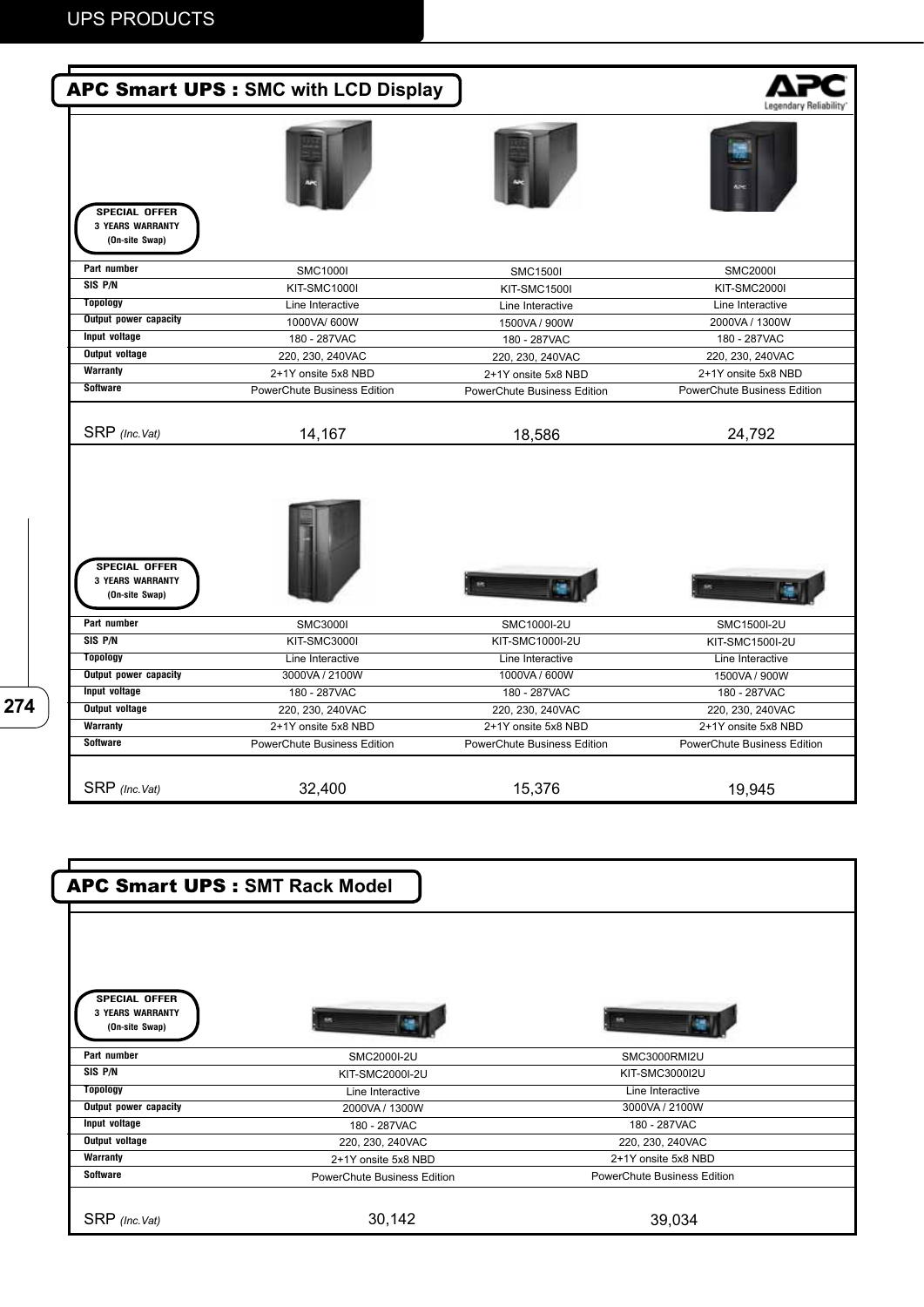|                                                                                                                                                                                                                                                                                            | <b>APC Smart UPS : SMT Tower Model</b>                  |                                  | .ecendary Reliab                                        |  |
|--------------------------------------------------------------------------------------------------------------------------------------------------------------------------------------------------------------------------------------------------------------------------------------------|---------------------------------------------------------|----------------------------------|---------------------------------------------------------|--|
|                                                                                                                                                                                                                                                                                            |                                                         |                                  |                                                         |  |
| Part number                                                                                                                                                                                                                                                                                | <b>SMT750I</b>                                          | <b>SMT1000I</b>                  | <b>SMT1500I</b>                                         |  |
| SIS P/N                                                                                                                                                                                                                                                                                    | KIT-SMT750I                                             | <b>KIT-SMT1000I</b>              | <b>KIT-SMT1500I</b>                                     |  |
| <b>Topology</b>                                                                                                                                                                                                                                                                            | Line Interactive                                        | Line Interactive                 | Line Interactive                                        |  |
| Output power capacity                                                                                                                                                                                                                                                                      | 750VA / 500W                                            | 1000VA / 700W                    | 1500VA / 1000W                                          |  |
| Input voltage                                                                                                                                                                                                                                                                              | 160 - 286VAC                                            | 160 - 286VAC                     | 160 - 286VAC                                            |  |
| Output voltage                                                                                                                                                                                                                                                                             | 220, 230, 240VAC                                        | 220, 230, 240VAC                 | 220, 230, 240VAC                                        |  |
| Warranty                                                                                                                                                                                                                                                                                   | 2+1Y onsite 5x8 NBD                                     | 2+1Y onsite 5x8 NBD              | 2+1Y onsite 5x8 NBD                                     |  |
| Option                                                                                                                                                                                                                                                                                     | AP9630 (Network                                         | AP9630 (Network                  | AP9630 (Network                                         |  |
|                                                                                                                                                                                                                                                                                            | Management Card)                                        | Management Card)                 | Management Card)                                        |  |
| SRP (Inc. Vat)                                                                                                                                                                                                                                                                             | 12,658                                                  | 20,244                           | 23,358                                                  |  |
|                                                                                                                                                                                                                                                                                            |                                                         |                                  |                                                         |  |
| Part number<br>SIS P/N                                                                                                                                                                                                                                                                     | <b>SMT2200I</b>                                         |                                  | <b>SMT3000I</b>                                         |  |
| <b>Topology</b>                                                                                                                                                                                                                                                                            | <b>KIT-SMT2200I</b><br>Line Interactive                 |                                  | KIT-SMT3000I<br>Line Interactive                        |  |
| Output power capacity                                                                                                                                                                                                                                                                      | 2200VA / 1980W                                          |                                  | 3000VA / 2700W                                          |  |
| Input voltage                                                                                                                                                                                                                                                                              | 160 - 286VAC                                            |                                  | 160 - 286VAC                                            |  |
| <b>Output voltage</b>                                                                                                                                                                                                                                                                      | 220, 230, 240VAC                                        |                                  | 220, 230, 240VAC                                        |  |
|                                                                                                                                                                                                                                                                                            |                                                         |                                  | 2+1Y onsite 5x8 NBD                                     |  |
|                                                                                                                                                                                                                                                                                            | 2+1Y onsite 5x8 NBD                                     |                                  |                                                         |  |
|                                                                                                                                                                                                                                                                                            | AP9630 (Network Management Card)<br>37,418              |                                  | AP9630 (Network Management Card)<br>49,038              |  |
| Warranty<br><b>Option</b><br>SRP (Inc. Vat)                                                                                                                                                                                                                                                | <b>APC Smart UPS: SMT Rack Model</b>                    |                                  |                                                         |  |
|                                                                                                                                                                                                                                                                                            | m                                                       |                                  |                                                         |  |
|                                                                                                                                                                                                                                                                                            | SMT750RMI2U                                             | SMT1000RMI2U                     | SMT1500RMI2U                                            |  |
|                                                                                                                                                                                                                                                                                            | KIT-SMT750RMI2U                                         | KIT-SMT1000RMI2U                 | KIT-SMT1500RMI2U                                        |  |
|                                                                                                                                                                                                                                                                                            | Line Interactive                                        | Line Interactive                 | Line Interactive                                        |  |
|                                                                                                                                                                                                                                                                                            | 750VA / 500W                                            | 1000VA / 700W                    | 1500VA / 1000W                                          |  |
|                                                                                                                                                                                                                                                                                            | 160 - 286VAC<br>220, 230, 240VAC                        | 160 - 286VAC<br>220, 230, 240VAC | 160 - 286VAC<br>220, 230, 240VAC                        |  |
|                                                                                                                                                                                                                                                                                            | 2+1Y onsite 5x8 NBD                                     | 2+1Y onsite 5x8 NBD              | 2+1Y onsite 5x8 NBD                                     |  |
|                                                                                                                                                                                                                                                                                            | AP9630 (Network                                         | AP9630 (Network                  | AP9630 (Network                                         |  |
|                                                                                                                                                                                                                                                                                            | Management Card)                                        | Management Card)                 | Management Card)                                        |  |
|                                                                                                                                                                                                                                                                                            | 17,388                                                  | 23,273                           | 32,250                                                  |  |
|                                                                                                                                                                                                                                                                                            |                                                         |                                  |                                                         |  |
|                                                                                                                                                                                                                                                                                            | SMT2200RMI2U                                            |                                  | SMT3000RMI2U                                            |  |
|                                                                                                                                                                                                                                                                                            | KIT-SMT2200RMI2U                                        |                                  | KIT-SMT3000RMI2U                                        |  |
|                                                                                                                                                                                                                                                                                            | Line Interactive                                        |                                  | Line Interactive                                        |  |
|                                                                                                                                                                                                                                                                                            | 2200VA / 1980W                                          |                                  | 3000VA / 2700W                                          |  |
|                                                                                                                                                                                                                                                                                            | 160 - 286VAC                                            |                                  | 160 - 286VAC                                            |  |
|                                                                                                                                                                                                                                                                                            | 220, 230, 240VAC                                        |                                  | 220, 230, 240VAC                                        |  |
|                                                                                                                                                                                                                                                                                            | 2+1Y onsite 5x8 NBD<br>AP9630 (Network Management Card) |                                  | 2+1Y onsite 5x8 NBD<br>AP9630 (Network Management Card) |  |
| Part number<br>SIS P/N<br><b>Topology</b><br>Output power capacity<br>Input voltage<br>Output voltage<br>Warranty<br><b>Option</b><br>SRP (Inc. Vat)<br>Part number<br>SIS P/N<br><b>Topology</b><br>Output power capacity<br>Input voltage<br>Output voltage<br>Warranty<br><b>Option</b> | 51,103                                                  |                                  |                                                         |  |

UPS PRODUCTS **275**<br>**275**<br> **275**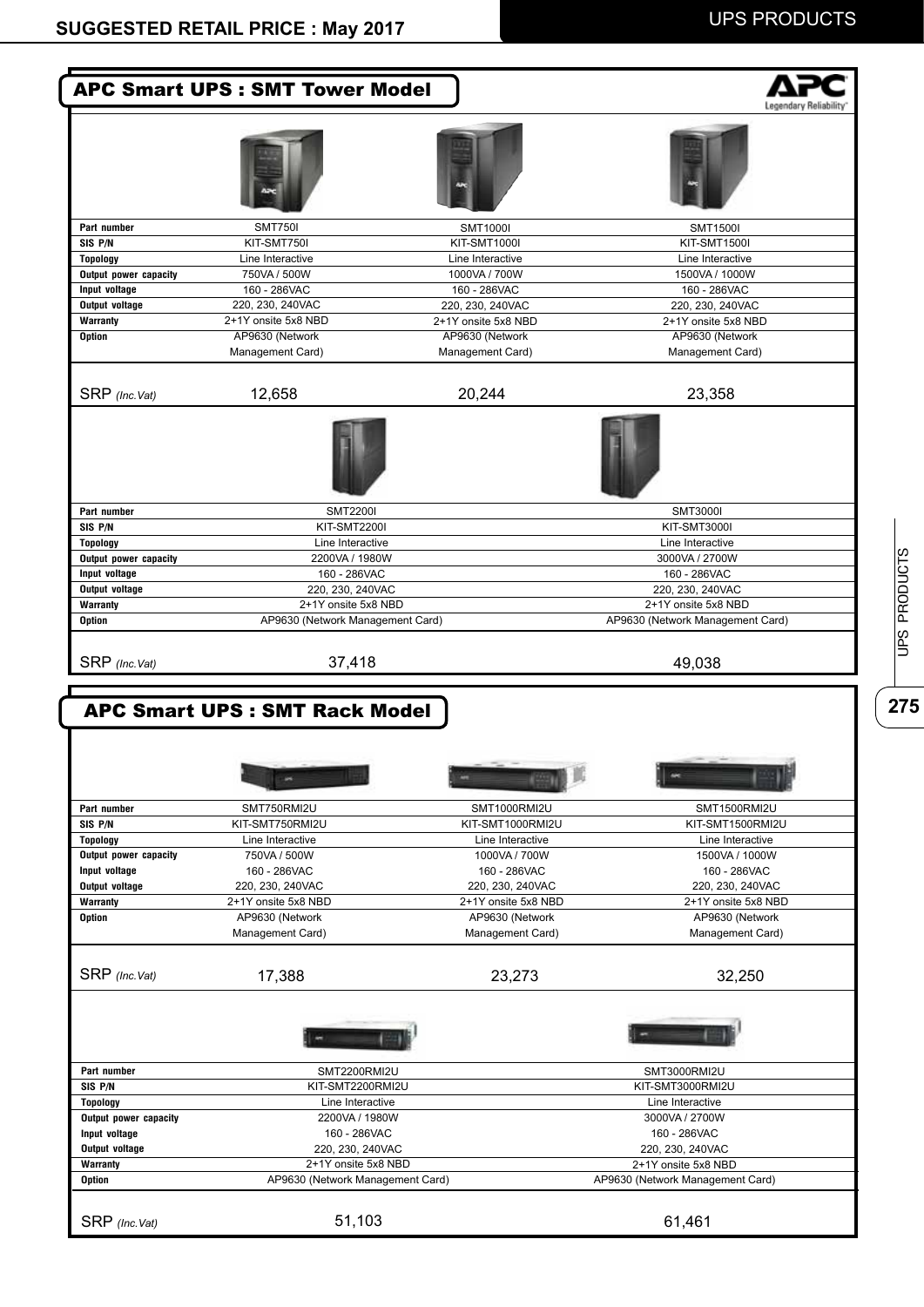|                                        | <b>APC Smart UPS: SMX Series</b>            |                                  |                                  |
|----------------------------------------|---------------------------------------------|----------------------------------|----------------------------------|
|                                        |                                             |                                  |                                  |
| Part number                            | <b>SMX750I</b>                              | <b>SMX1000I</b>                  | SMX1500RMI2U                     |
| SIS P/N                                | KIT-SMX750I                                 | <b>KIT-SMX1000I</b>              | KIT-SMX1500RMI2U                 |
| <b>Topology</b>                        | Line Interactive                            | Line Interactive                 | Line Interactive                 |
| Output power capacity                  | 750VA / 600W                                | 1000VA / 800W                    | 1500VA / 1200W                   |
| Input voltage<br><b>Output voltage</b> | 160 - 286VAC<br>220, 230, 240VAC            | 160 - 286VAC<br>220, 230, 240VAC | 160 - 286VAC<br>220, 230, 240VAC |
| Warranty                               | 2+1Y onsite 5x8 NBD                         | 2+1Y onsite 5x8 NBD              | 2+1Y onsite 5x8 NBD              |
| <b>Option</b>                          | AP9630, SMX48RMBP2U                         | AP9630, SMX48RMBP2U              | AP9630, SMX48RMBP2U              |
| SRP (Inc.Vat)                          | 20,373                                      | 24,439                           | 34,154                           |
|                                        |                                             |                                  |                                  |
| Part number                            | SMX2200RMHV2U                               | <b>SMX3000HV</b>                 | SMX3000HVNC                      |
| SIS P/N                                | KIT-SMX2200RMHV2U                           | KIT-SMX3000HV                    | KIT-SMX3000HVNC                  |
| <b>Topology</b>                        | Line Interactive                            | Line Interactive                 | Line Interactive                 |
| Output power capacity                  | 2200VA / 1980W                              | 3000VA / 2700W                   | 3000VA / 2700W                   |
| Input voltage                          | 140 - 280VAC                                | 140 - 280VAC                     | 140 - 280VAC                     |
| Output voltage                         | 220, 230, 240VAC                            | 220, 230, 240VAC                 | 220, 230, 240VAC                 |
| Warranty                               | 2+1Y onsite 5x8 NBD<br>AP9630, SMX120RMBP2U | 2+1Y onsite 5x8 NBD              | 2+1Y onsite 5x8 NBD<br>SMX120BP  |
| <b>Option</b>                          |                                             | AP9630, SMX120BP                 |                                  |
| SRP (Inc.Vat)                          | 55,405                                      | 78,142                           | 85,129                           |
|                                        | <b>APC Smart UPS On-Line</b>                |                                  | Legendary Reliability            |
|                                        |                                             |                                  |                                  |
| Part number                            | SURT1000XLI                                 | SRT2200XLI                       | SRT3000XLI                       |
| <b>Topology</b>                        | Double Conversion Online                    | Double Conversion Online         | Double Conversion Online         |
| Output power capacity                  | 1000VA / 700W                               | 2200VA / 1980W                   | 3000VA / 2700W                   |
| Input voltage                          | Single phase 230VAC                         | Single phase 230VAC              | Single phase 230VAC              |
| Output voltage                         | Single phase 230VAC                         | Single phase 230VAC              | Single phase 230VAC              |
| <b>Warranty</b>                        | 2+1Y onsite 5x8 NBD                         | 2+1Y onsite 5x8 NBD              | 2+1Y onsite 5x8 NBD              |
| <b>Option</b>                          |                                             | SRTRK4, SRT72BP                  |                                  |
|                                        | SURTRK, SURT48XLBP                          |                                  | SRTRK4, SRT96BP                  |
| SRP (Inc.Vat)                          | 25,573                                      | 48,460                           | 62,210                           |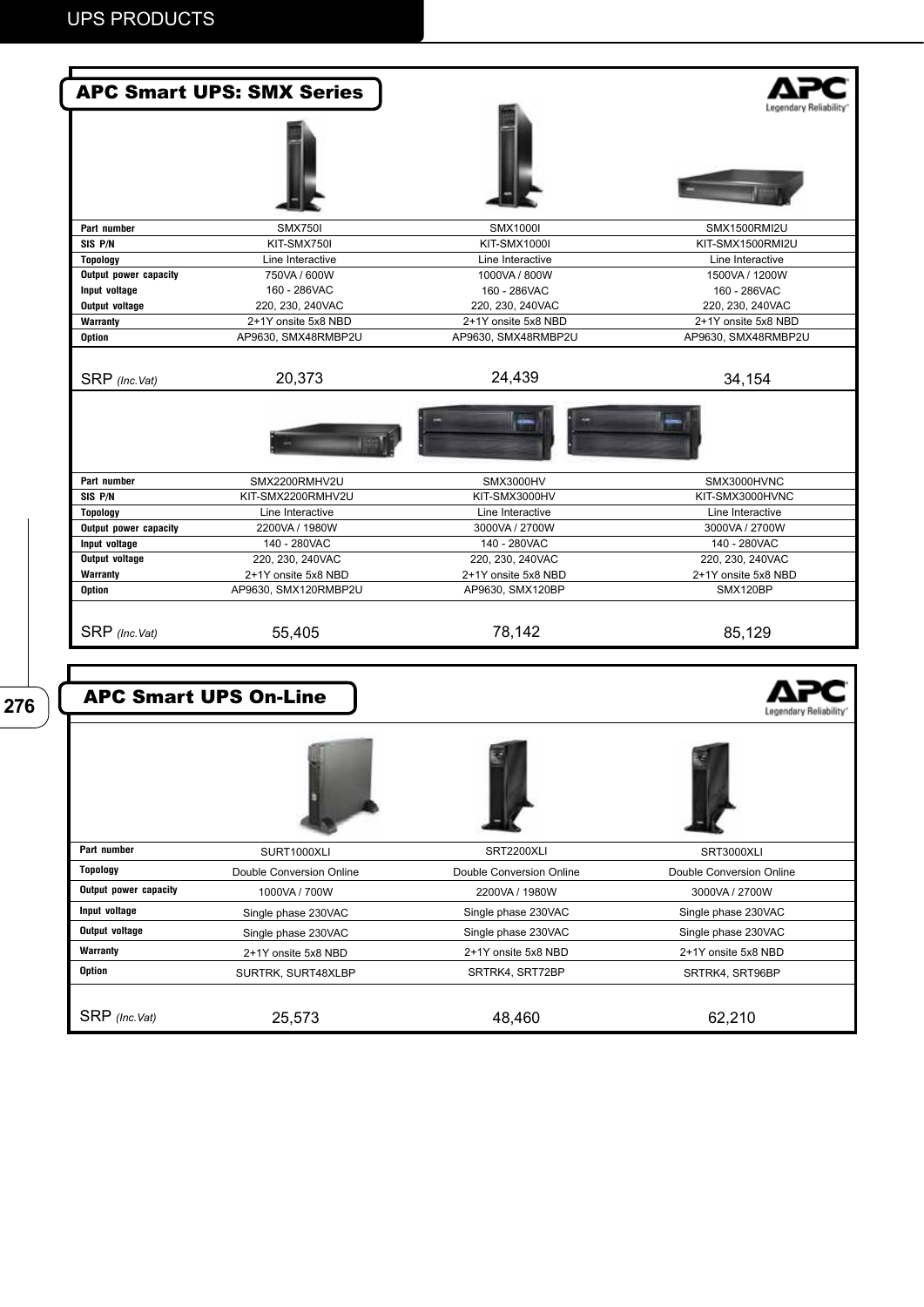| <b>APC Smart UPS On-Line</b>                               |                                                      |                                   |                                                   |                                    |
|------------------------------------------------------------|------------------------------------------------------|-----------------------------------|---------------------------------------------------|------------------------------------|
|                                                            |                                                      |                                   |                                                   |                                    |
|                                                            |                                                      |                                   |                                                   |                                    |
| Part number                                                | SRT5KXLI                                             |                                   | SRT6KXLI                                          | SRT8KXLI                           |
| <b>Topology</b>                                            | Double Conversion Online                             |                                   | Double Conversion Online                          | Double Conversion Online           |
| Output power capacity                                      | 5,000VA / 4,500W                                     |                                   | 6,000VA / 6,000W                                  | 8,000VA / 8,000W                   |
| Input voltage                                              | Single phase 230VAC                                  |                                   | Single phase 230VAC                               | Single phase 230VAC or Three phase |
| Output voltage                                             | Single phase 230VAC                                  |                                   | Single phase 230VAC                               |                                    |
|                                                            |                                                      |                                   |                                                   | Single phase 230VAC                |
| <b>Warranty</b>                                            | 2Y onsite 5x8 NBD with 2PM/year                      |                                   | 2Y onsite 5x8 NBD with 2PM/year                   | 2Y onsite 5x8 NBD with 2PM/year    |
| Option                                                     | SRTRK2, SRT192BP                                     |                                   | SRTRK2, SRT192BP                                  | SRTRK2, SRT192BP2                  |
| SRP (Inc.Vat)                                              | 131,952                                              |                                   | 142,941                                           | 184,650                            |
|                                                            |                                                      |                                   |                                                   |                                    |
| Part number                                                | SRT10KXLI                                            |                                   | SURT15KRMXLI                                      | SURT20KRMXLI                       |
| <b>Topology</b>                                            | Double Conversion Online                             |                                   | Double Conversion Online                          | Double Conversion Online           |
| Output power capacity                                      | 10,000VA / 10,000 W                                  |                                   | 15,000VA / 12,000W                                | 20,000VA / 16,000W                 |
| Input voltage                                              | Single phase 230VAC or Three phase                   |                                   | Single phase 230VAC or Three phase                |                                    |
| Output voltage                                             | Single phase 230VAC                                  |                                   |                                                   | Single phase 230VAC or Three phase |
|                                                            |                                                      |                                   | Single phase 230VAC or Three phase                | Single phase 230VAC or Three phase |
| Warranty<br><b>Option</b>                                  | 2Y onsite 5x8 NBD with 2PM/year<br>SRTRK2, SRT192BP2 |                                   | 2Y onsite 5x8 NBD with 2PM/year<br>SURT192RMXLBP2 | 2Y onsite 5x8 NBD with 2PM/year    |
| SRP (Inc.Vat)                                              | 218,901                                              |                                   | call                                              | call                               |
| <b>APC Surge</b>                                           | P6 Series                                            | P6 Series                         | <b>PX Series</b>                                  | <b>PX Series</b>                   |
|                                                            | APC-P6-TH                                            | APC-P6N-TH                        | APC-P4E-TH                                        | APC-P6E-TH                         |
| แรงคันไฟฟ้าขาเข้า                                          | 220V                                                 | 220V                              | 220V                                              | 220V                               |
| รองรับความถี่<br>ชนิดของปลั๊กขาออก                         | 50/60 Hz<br>(6) shutter universal                    | 50/60 Hz<br>(6) shutter universal | 50/60 Hz<br>(4) shutter universal                 | 50/60 Hz<br>(4) shutter universal  |
| สายไฟขาเข้า                                                | 1.8m NEMA5-15P                                       | 1.8m NEMA5-15P                    | 1.8m NEMA5-15P                                    | 1.8m NEMA5-15P                     |
| รองรับสายโทรศัพท์ / เน็ตเวิร์ก                             | Not support                                          | <b>RJ45</b>                       | Not support                                       | Not support                        |
| ป้องกันแรงคันไฟฟ้ากระโชก                                   | 45KA                                                 | 45KA                              | 15KA                                              | 15KA                               |
| Joule Rating (10/1000us)                                   | 1800 Joule                                           | 1800 Joule                        | 600 joule                                         | 600 joule                          |
| มาตรฐาน                                                    | <b>RoHS</b>                                          | <b>RoHS</b>                       | <b>RoHS</b>                                       | <b>RoHS</b>                        |
| ขนาด (HxWxD) mm<br>การรับประกัน                            | 38x59x370<br>10Y carry in                            | 38x59x370<br>10Y carry in         | 38x49x270<br>10Y carry in                         | 38x49x360<br>10Y carry in          |
|                                                            |                                                      |                                   |                                                   |                                    |
| SRP (Inc.Vat)                                              | 1,177                                                | 1,380                             | 621                                               | 835                                |
|                                                            | <b>PX Series</b>                                     | P5 Series                         |                                                   | P5 Series                          |
| แรงดันไฟฟ้าขาเข้า                                          | APC-P8E-TH<br>220V                                   | APC-P5-VN<br>220V                 |                                                   | APC-P5T-VN<br>220V                 |
| รองรับความถี่                                              | 50/60 Hz                                             | 47-63 Hz                          |                                                   | 47-63 Hz                           |
| ชนิดของปลั๊กขาออก                                          | (8) shutter universal                                | (5) shutter universal             |                                                   | (5) shutter universal              |
| สายไฟขาเข้า                                                | 1.8m NEMA5-15P                                       | 1.8m NEMA5-15P                    |                                                   | 1.8m NEMA5-15P                     |
| รองรับสายโทรศัพท์ / เน็ตเวิร์ก<br>ป้องกันแรงคันไฟฟ้ากระโชก | Not support<br>15KA                                  | Not support<br>19.5KA             |                                                   | RJ11<br>Not support                |
| Joule Rating (10/1000us)                                   | 600 joule                                            | 480 joule                         |                                                   | 611 joule                          |
| มาตรฐาน                                                    | <b>RoHS</b>                                          | RoHS                              |                                                   | <b>RoHS</b>                        |
| ขนาด (HxWxD) mm<br>การรับประกัน                            | 38x94x255<br>10Y carry in                            | 113x288x46<br>10Y carry in        |                                                   | 113x288x46<br>10Y carry in         |
|                                                            |                                                      |                                   |                                                   |                                    |
| SRP (Inc.Vat)                                              | 931                                                  | 781                               |                                                   | 1,027                              |

 $\overline{\overline{\text{277}}}$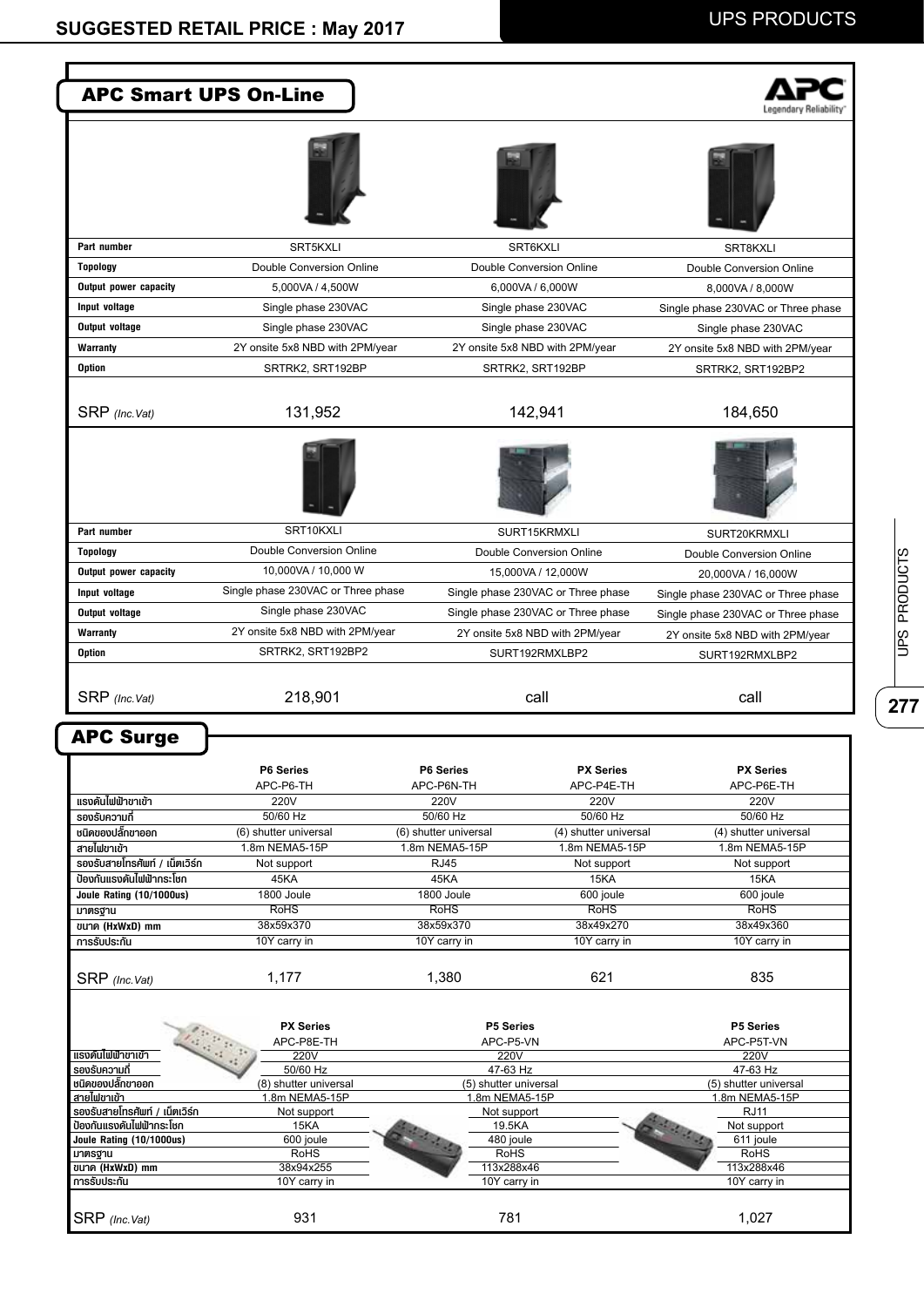| Line Interactive UPS :<br><b>PSA itON series</b><br>เทมาะกับ PC & Office Workstations                                                  |                                                   |                                     | Line Interactive UPS : PSA series<br>เทมาะกับ PC & Office Workstations<br>ประกัน 2 ปี เสียเปลี่ยนตัวใหม่ |                     |
|----------------------------------------------------------------------------------------------------------------------------------------|---------------------------------------------------|-------------------------------------|----------------------------------------------------------------------------------------------------------|---------------------|
| Model                                                                                                                                  | PSA600H-BX                                        | Model                               | PSA1500MT3230U                                                                                           |                     |
| Part No.                                                                                                                               | EMS-PSA600H-BX                                    | Part No.                            | EMS-PSA1500MT3230U                                                                                       |                     |
| ้กำลังไฟฟ้า(VA/Watt)                                                                                                                   | 600VA/360Watt                                     | กำลังไฟฟ้า(VA/Watt)                 | 1500VA/900Watt                                                                                           |                     |
| แรงดัน Input (VAC)                                                                                                                     | 162-290                                           | แรงดัน Input                        | 160-287                                                                                                  |                     |
| <b>IISVOU Output (VAC)</b>                                                                                                             | 230+/-10%                                         | แรงดัน Output                       | $230+/-5%$                                                                                               |                     |
| Power factor                                                                                                                           | 0.6                                               | Power factor                        | 0.6                                                                                                      |                     |
| Software                                                                                                                               | No                                                | Software                            | <b>Multilink</b>                                                                                         |                     |
| เต้าเสียบ Input<br>เต้าเสียบ Output                                                                                                    | $IEC-C14x1$<br>4 Nema Port                        | เต้าเสียบ Input<br>เต้าเสียบ Output | $IEC-C14x1$<br>IEC-C13x6+2(Surge)                                                                        |                     |
| Back up time (Half Load)                                                                                                               | 4 mins                                            | Back up time (Full Load)            | 4 mins                                                                                                   |                     |
| Warranty                                                                                                                               | 2 year carry-in                                   | Warranty                            | 2 year carry-in                                                                                          |                     |
|                                                                                                                                        |                                                   |                                     |                                                                                                          |                     |
| SRP in.vat                                                                                                                             | 1,797                                             | SRP in.vat                          | 8,090                                                                                                    |                     |
| <b>Line Interactive UPS : PSI series</b><br>Line Interactive UPS:<br><b>PSI series Rack, Tower types</b><br>เหมาะกับ Standalone Server |                                                   |                                     |                                                                                                          | <b>EMERSON</b>      |
|                                                                                                                                        |                                                   |                                     |                                                                                                          |                     |
| Model                                                                                                                                  | PS1000RT3-230                                     | PS1500RT3-230                       | PS2200RT3-230                                                                                            | PS3000RT3-230       |
| Part No.                                                                                                                               | EMS-PS1000RT3-230                                 | EMS-PS1500RT3-230                   | EMS-PS2200RT3-230                                                                                        | EMS-PS3000RT3-230   |
| ้กำลังไฟฟ้า(VA/Watt)                                                                                                                   | 1000VA/900Watt                                    | 1500VA/13500Watt                    | 2200VA/1980Watt                                                                                          | 3000VA/2700Watt     |
| แรงดัน Input (VAC)                                                                                                                     |                                                   | 165-300                             |                                                                                                          |                     |
| <b>IISVOU Output (VAC)</b>                                                                                                             |                                                   | 220/230/240+/-10%                   |                                                                                                          |                     |
| คาชวามถี่ขาเข้า Input (Hz)<br>คาชวามถี่ขาเข้า Output (Hz)                                                                              |                                                   | 45-65                               |                                                                                                          |                     |
| Wave form                                                                                                                              |                                                   | 50/60                               |                                                                                                          |                     |
| Power factor                                                                                                                           |                                                   | Pure sine wave<br>0.9               |                                                                                                          |                     |
| Software                                                                                                                               |                                                   | <b>Multilink</b>                    |                                                                                                          |                     |
| เด้าเสียบ Input                                                                                                                        | IEC-C14x1                                         | IEC-C14x1                           | IEC-C20x1                                                                                                | IEC-C20x1           |
| เต้าเสียบ Output                                                                                                                       | IEC-C13x8                                         | IEC-C13x8                           | IEC-C13x8+IEC-C19x1                                                                                      | IEC-C13x8+IEC-C19x1 |
| Back up time (Full Load)                                                                                                               | 4 mins                                            | 3 mins                              | 3 mins                                                                                                   | 3 mins              |
| Hot-swappable battery                                                                                                                  |                                                   | Yes                                 |                                                                                                          |                     |
| Warranty                                                                                                                               |                                                   | 2 year onsite by Emerson            |                                                                                                          |                     |
| SRP in.vat                                                                                                                             | 15,687                                            | 19,720                              | 31,170                                                                                                   | 40,864              |
|                                                                                                                                        | Online double conversion UPS : GXT-MT plus series |                                     |                                                                                                          | <b>EMERSON</b>      |
| <b>Online double</b>                                                                                                                   | Model                                             | GXT-1000MTPLUS                      | GXT-2000MTPLUS                                                                                           | GXT-3000MTPLUS      |
| conversion UPS :                                                                                                                       | Part No.                                          | EMS-GXT-1000MTPLUS                  | EMS-GXT-2000MTPLUS                                                                                       | EMS-GXT-3000MTPLUS  |
| GXT-MT+ series                                                                                                                         | กำลังไฟฟ้า(VA/Watt)                               | 1000VA/800Watt                      | 2000VA/1600Watt                                                                                          | 3000VA/2400Watt     |
| <b>Rack, Tower types</b>                                                                                                               | แรงดัน Input (VAC)                                |                                     | 175-290                                                                                                  |                     |
| เหมาะกับ Standalone                                                                                                                    | <b>IISVOU Output (VAC)</b>                        |                                     | 208/220/230/240                                                                                          |                     |
| <b>Server</b>                                                                                                                          | ความถี่ขาเข้า Input (Hz)                          |                                     | 40-70                                                                                                    |                     |
|                                                                                                                                        | ความถี่ขาเข้า Output (Hz)                         |                                     | 47-53 Hz or 57-63 Hz(Synchronized Range)                                                                 |                     |
|                                                                                                                                        | Wave form                                         |                                     | Pure sine wave                                                                                           |                     |
|                                                                                                                                        | Power factor                                      |                                     | 0.8                                                                                                      |                     |
|                                                                                                                                        | Software                                          |                                     | Viewpower                                                                                                |                     |
|                                                                                                                                        | เต้าเสียบ Input                                   | IEC-C14x1                           | IEC-C14x1                                                                                                | IEC-C20x1           |
|                                                                                                                                        |                                                   |                                     |                                                                                                          |                     |
|                                                                                                                                        | เต้าเสียบ Output                                  | IEC-C13x4                           | IEC-C13x8                                                                                                | IEC-C13x6           |
|                                                                                                                                        | Back up time (Full Load)                          | 5 mins                              | 6 mins                                                                                                   | 5 mins              |
|                                                                                                                                        | Warranty<br>Back up time (Full Load)              | 5 mins                              | 3 years onsite by Emerson                                                                                | 5 mins              |

SRP in.vat 17,500 33,900 42,600